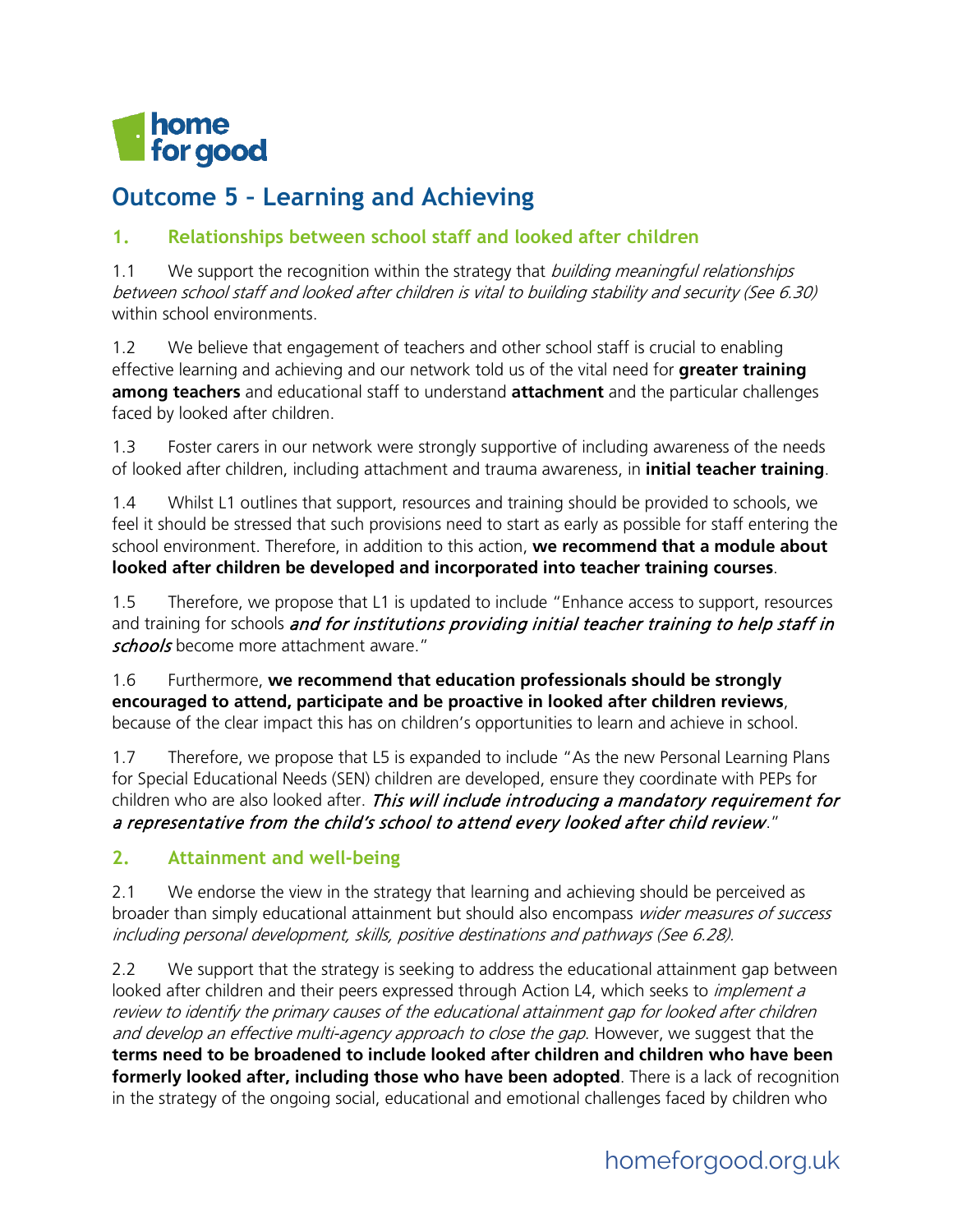

are adopted. One adoptive father expressed that "there is nothing in this [strategy] that's not relevant for my [adopted] children".

2.3 Therefore, we recommend that the reviews outlined in L4 should be updated to include children who are *previously looked after*.

### **3. Out of school activities**

3.1 Aspect 6.31 of the strategy recognises the difficulties faced by many looked after children to form and keep meaningful relationships in the school environment. Our network reported that in taking a holistic view of learning and achieving for children, it is imperative to recognise the vital role that out-of-school activities can play in helping looked after children feel integrated and grow in their peer relationships. Importantly, this also relates to outcome 8 (contributing positively to community and society) and outcome 6 (play and leisure).

3.2 One parent told us about their foster son who attended an after-school football club. He told us that being part of a team, without the pressure of formal education and where the coaches did not know his background but encouraged and supported him, had a dramatic impact on his sense of self-worth and belonging.

3.3 Rather than simply supporting their participation as L6 outlines, we propose that groups providing out-of-school activities, including churches, youth clubs, scout and guide organisations, sports associations and schools, should be resourced with training to help them ensure looked after and previously looked after children have equal opportunities to engage. This recommendation links closely with Outcome 6, which proposes a joined-up approach to facilitating access to play and leisure. Crucially, we believe that these steps are necessary not solely for recreational purposes but also hold large potential for allowing integration with other children and can therefore increase motivation and engagement within the school environment, thereby aiding children's learning and achieving.

3.4 Therefore we recommend that L6 is updated to include: Support looked after and previously looked after children to take part in after school programmes and out-of-school activities by resourcing providers with training on meeting the needs of these children.

#### **4. Addressing children's motivation to learn**

4.1 We agree with the strategy in terms of the need to *foster aspirations in looked after children and be aspirational for them (See 6.28)*, with schemes by Queens University providing open days to young teenagers with the aim of raising aspirations being heralded by our network as effective methods of doing so.

4.2 However, we propose that discussions around learning and achieving, particularly in terms of education, need to go beyond aspirations to **actual motivations** of looked after children to engage with education at all.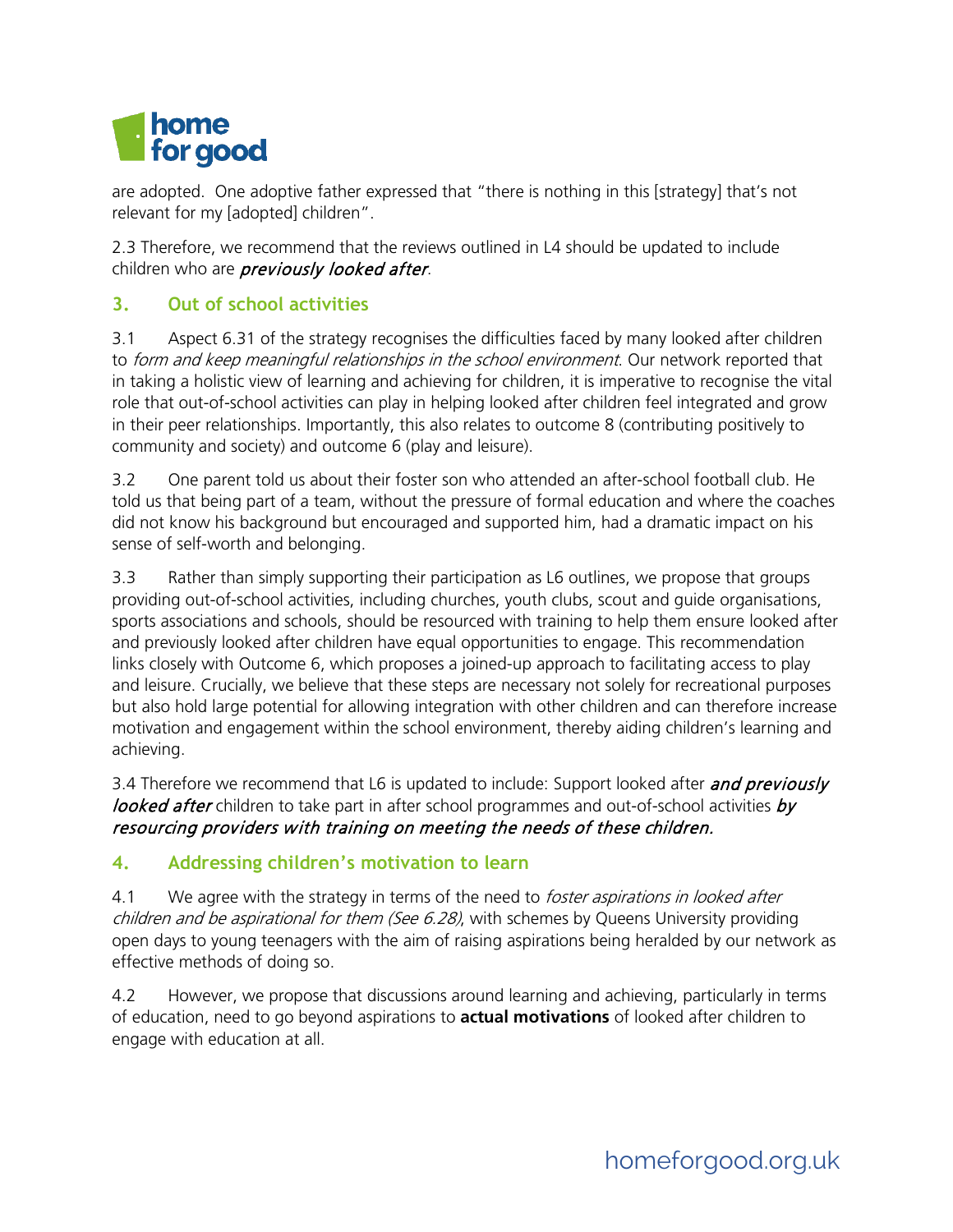

4.3 Neither the strategy nor the implementation plan currently address the motivations (or lack of) of looked after children to learn. Foster carers and adopters in our network considered this to be essential.

4.4 We recognise that widespread lack of motivation to engage often stems from a lack of recognition and affirmation of their potential and resulting low self-confidence.

4.5 In response, we suggest that when reviewing the impact of the Looked After Children's Champion role, due attention should be given to the impact of this role in addressing children's motivation to learn.

4.6 Therefore, we propose that the review outlined in L3 should include an assessment of the Looked After Children's Champion role in improving children's motivation to learn. Foster carers and adopters in our network highlighted that having individuals in a child's life to recognise their potential and encourage them to build on and pursue their specific talents, could be hugely impactful.

4.7 The reviewed Looked After Children's Champion role should include **a requirement to improve motivation**.

## **Indicator for Outcome 5**

1.1 It was widely felt that *attainment* is not an appropriate measure for learning and achieving as it fails to acknowledge the circumstances of a child becoming looked after and the impact of this on their ability to attain, nor does it note progress made.

1.2 We recommend that *wellbeing* could be an alternative measurable outcome which could provide a holistic perspective of what learning and achieving could mean and would take better account of the wide-ranging individual needs and journeys of each looked after child.

1.3 We therefore propose the following as an indicator for outcome 5: "An increase in the level of children who feel they are learning and achieving in school".

## **Outcome 8: Contributing positively to community and society**

### **1. Diversity within the looked after children population**

1.1 The strategy, in point 6.64, rightly mentions the need to tailor measures for ensuring looked after children can positively contribute to community and society, to the specific needs of disabled children as a particularly isolated group. However, social workers told us that children living outside of a family setting and in residential care are doubly disadvantaged and more isolated than other looked after children.

1.2 A social worker and foster carer told us "I worked in a residential home. Nobody even knows where it is. The children don't mix with anybody."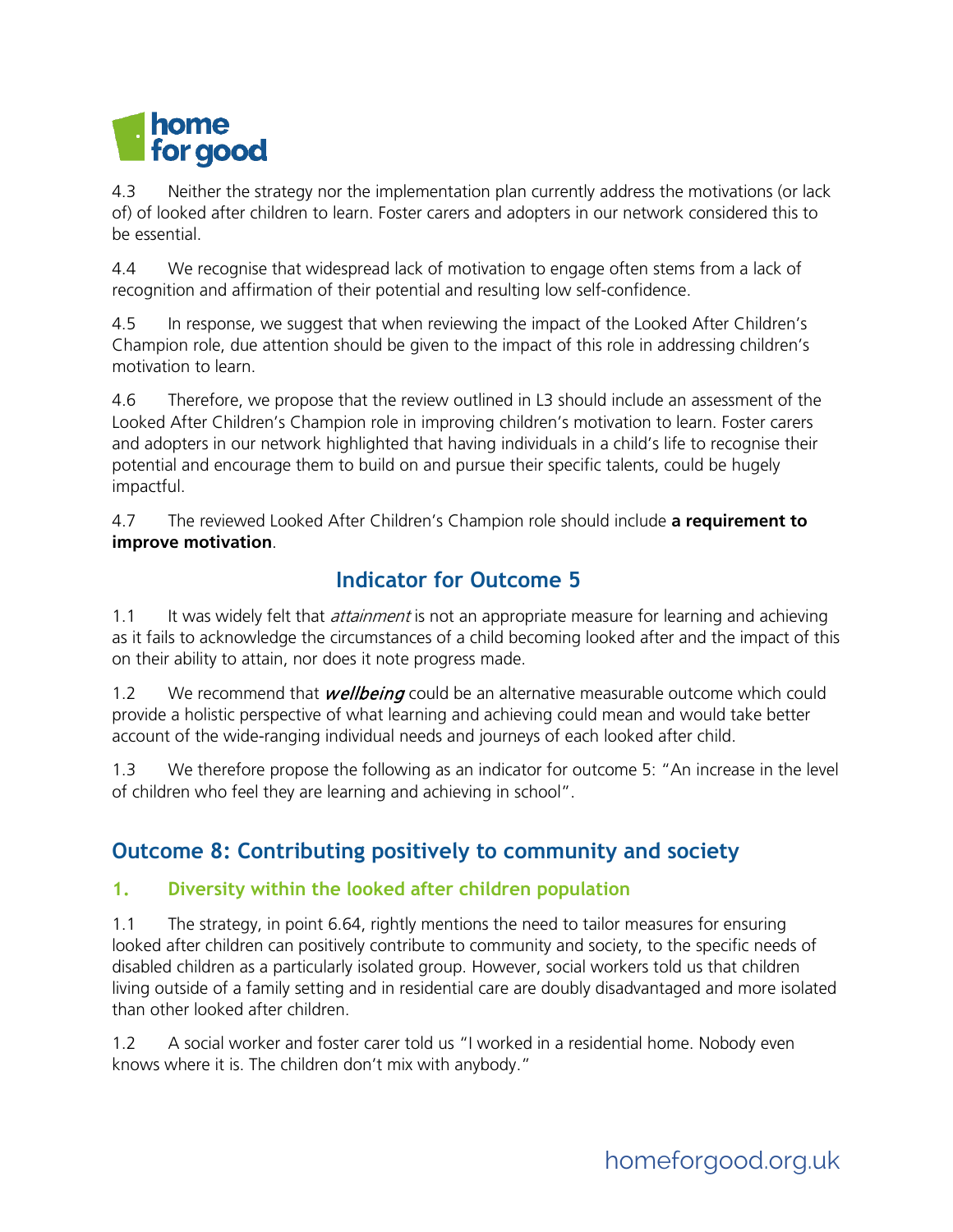

1.3 As a result, any effort designed to enable children to contribute positively to community and society must take account of the huge diversity within the looked after children population and the unique needs each group has in making a positive contribution.

1.4 Therefore we recommend that the implementation plan should include a new action entitled CS3, which should state; "All new measures aimed at enabling children to contribute positively to community and society will include an **impact assessment** outlining the likely impact of each measure on different sections of the looked after children population including; those with disabilities, unaccompanied asylum-seeking children, those in residential care and children from minority ethnic and cultural backgrounds."

#### **2. Promoting a positive image**

2.1 The strategy makes an important point in 6.61 that we need to help the wider public to understand more about looked after children and notes the importance of respecting looked after children and their families in written reports and records.

2.2 Including looked after children in each and every aspect of their lives and in all decisions that affect their well-being will help build respect and appreciation for them.

2.3 In light of this, departments and other bodies who are responsible for promoting and supporting the participation of all looked after children should use the principle of 'nothing about us without us' in guiding their work; aiming for looked after children to be included in all appropriate decisions.

2.4 In addition, foster carers, adopters and social workers emphasised to us that looked after children should be supported to contribute positively to community and society whatever their age and this should not be reserved to adulthood. The indicators for outcome 8 should be appropriate for measuring the delivery of this outcome for children of any age. Therefore, indicators that measure at a certain age are undesirable (i.e. indicator 1). This should be emphasised in CS2 as outlined below.

2.5 Therefore, we propose that CS2 should be expanded to read "Working with other Departments and other bodies, promote and support the participation of looked after children  $of$ all ages in activities and fora which offer them the opportunity to contribute to their communities and society and build their confidence, self-belief and general sense of self-worth; working towards the goal of looked after children being involved in all appropriate decisions regarding their lives."

### **Indicator for Outcome 8**

- 1.1 Indicators two and three were the strong preference of the foster carers, adopters and social workers in our network
- 1.2 Indicator one was considered inappropriate for only measuring the delivery of the outcome at age 19, therefore we would suggest removing the words "at age 19" from the indicator.